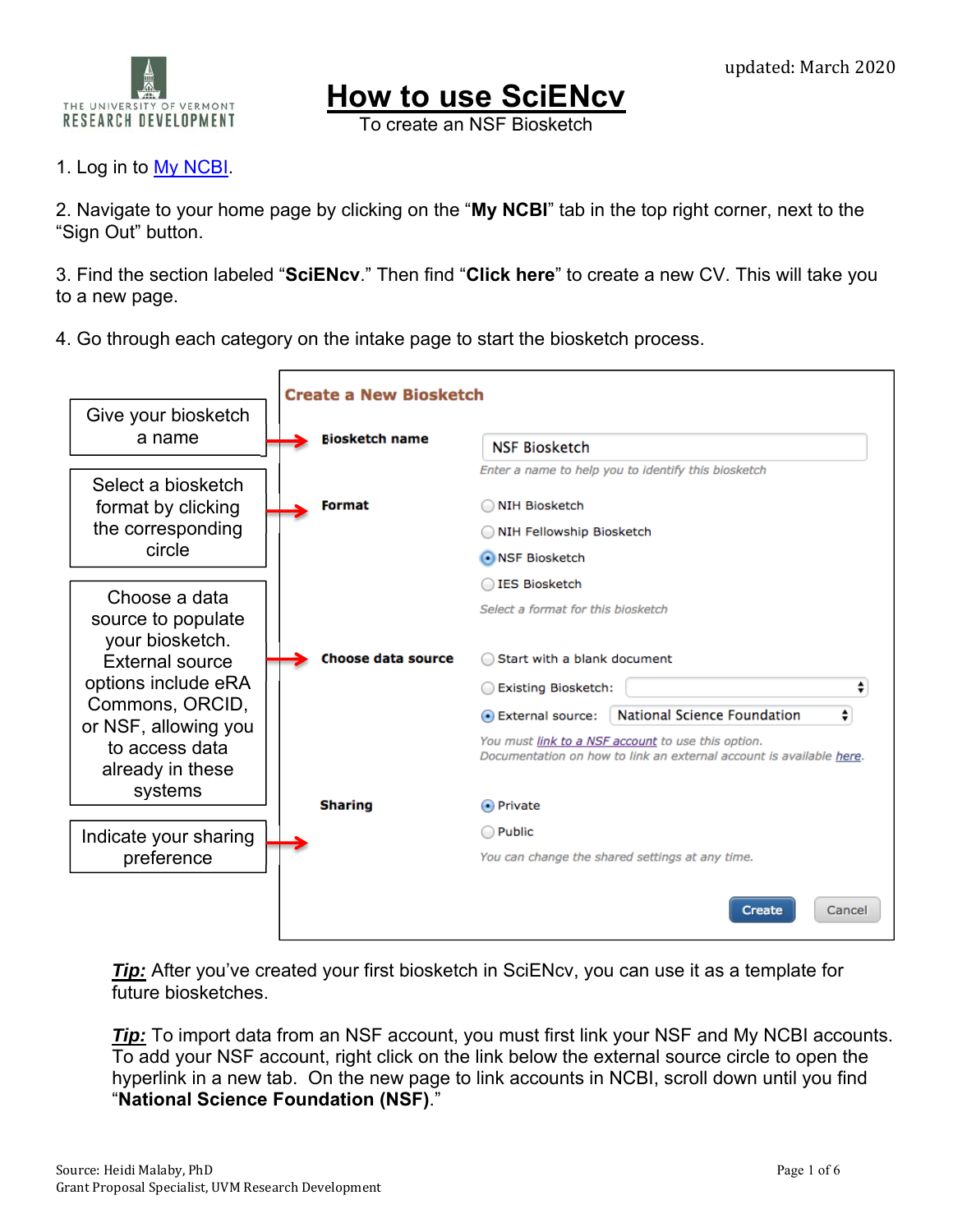Click this link and it will take you to the NSF user sign in page. You have the option to sign in with your NSF ID or with UVM's credentials. If you choose UVM, you will be redirected to sign in through UVM with your UVM username and password.

Once you've successfully logged in with NSF, you should be taken back to the My NCBI Linked Accounts page where an NSF login will be listed under "Your Linked Accounts."

The same process can be used to link an ORCID account.

| My NCBI » Linked Accounts                                                                                                                                                                                                                                                                                                                        |
|--------------------------------------------------------------------------------------------------------------------------------------------------------------------------------------------------------------------------------------------------------------------------------------------------------------------------------------------------|
| <b>Linked Accounts</b>                                                                                                                                                                                                                                                                                                                           |
| If you are signed in to an account from one of these organizations, you can link it to your My NCBI<br>account. You can sign in to My NCBI without entering your username and password as long as you are<br>signed in to any of these organizations' web sites. You can also share your bibliography and other data<br>with the linked account. |
| New account successfully linked.                                                                                                                                                                                                                                                                                                                 |
| <b>Your Linked Accounts</b>                                                                                                                                                                                                                                                                                                                      |
| • NSF Login (Your Email @uvm.edu)                                                                                                                                                                                                                                                                                                                |
| Return to your Account Settings page                                                                                                                                                                                                                                                                                                             |

5. Look over the intake form. Make sure the correct field is populated under "External source," if that is your choice. Hit **Create**.

6. You'll be taken to your biosketch page. A blank page should look like this:

|                         | My NCBI » SciENcv » NSF Biosketch Blank                                                                                                                                                                              | SciENcv: About   Using |
|-------------------------|----------------------------------------------------------------------------------------------------------------------------------------------------------------------------------------------------------------------|------------------------|
| <b>Profile name:</b>    | NSF Biosketch Blank [ Edit ]                                                                                                                                                                                         | Download: PDF XML      |
| <b>Profile type:</b>    | NSF Biosketch NSF Biographical Sketch Instructions                                                                                                                                                                   |                        |
| <b>Last Updated:</b>    | 16 January 2020                                                                                                                                                                                                      |                        |
| Sharing:                | Private [ Change ]                                                                                                                                                                                                   | OMB-3145-0058          |
| <b>NAME</b><br>[ Edit ] |                                                                                                                                                                                                                      |                        |
|                         | <b>A. PROFESSIONAL PREPARATION</b>                                                                                                                                                                                   |                        |
| training.               | List undergraduate and graduate education and postdoctoral training. List the year the degree was received as well as inclusive dates of postdoctoral<br>You have not listed any degree or training. Please add one. |                        |
| <b>B. APPOINTMENTS</b>  |                                                                                                                                                                                                                      |                        |
|                         | List, in reverse chronological order, all academic/professional appointments beginning with the current appointment.<br>You have not listed any employment. Please add one.                                          |                        |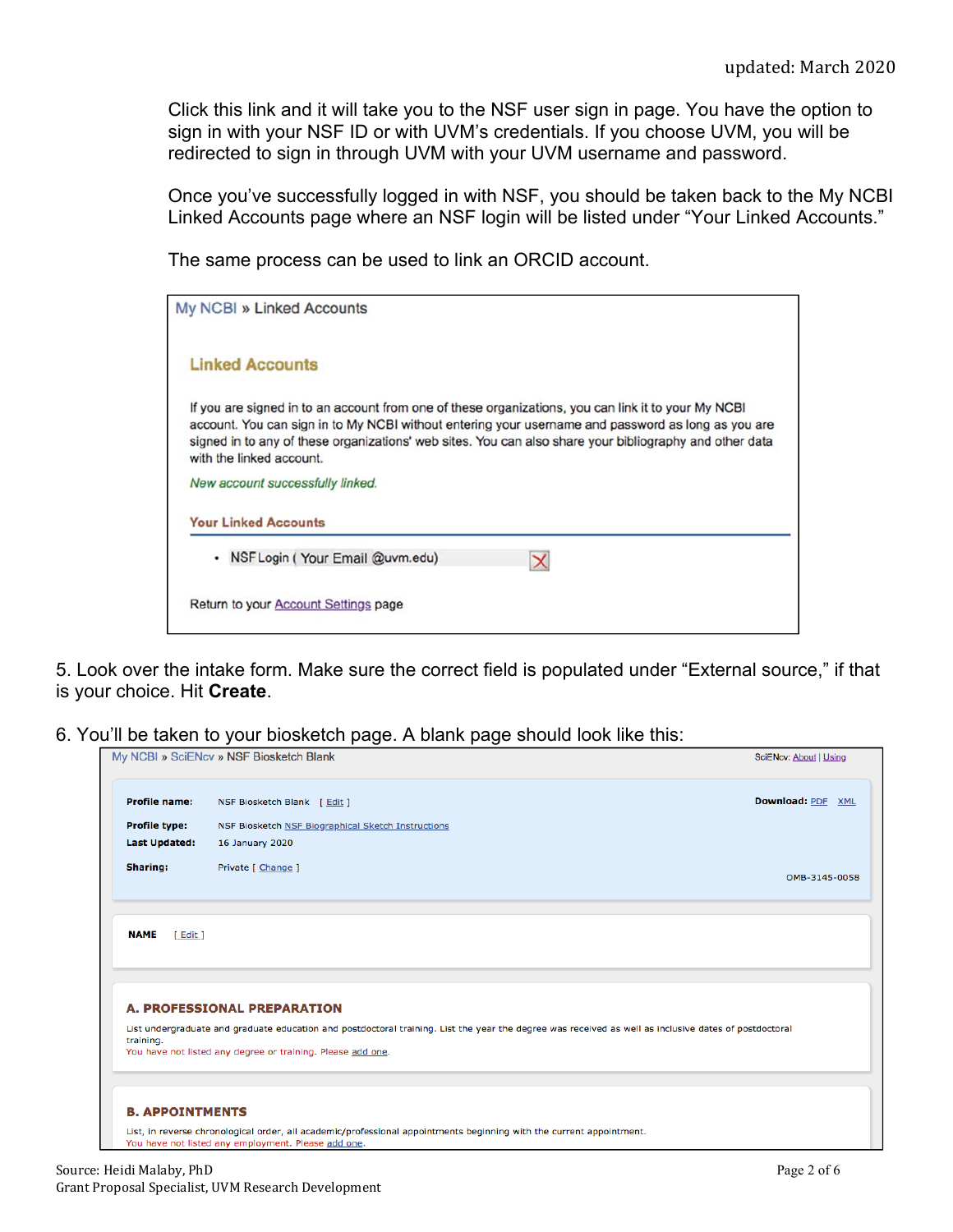| Acceptable products must be citable and accessible including but not limited to publications, data sets, software, patents, and copyrights. Unacceptable<br>products are unpublished documents not yet submitted for publication, invited lectures, and additional lists of products. Each product must include full<br>journal or book, volume, issue, pages, website and Uniform Resource Locator (URL) or other Persistent Identifier. | citation information including (where applicable and practicable) names of all authors, date of publication or release, title, title of enclosing work such as |
|-------------------------------------------------------------------------------------------------------------------------------------------------------------------------------------------------------------------------------------------------------------------------------------------------------------------------------------------------------------------------------------------------------------------------------------------|----------------------------------------------------------------------------------------------------------------------------------------------------------------|
| PRODUCTS MOST CLOSELY RELATED TO THE PROPOSED PROJECT<br>You have not included any product in this section.                                                                                                                                                                                                                                                                                                                               | [ Select citations ]                                                                                                                                           |
| OTHER SIGNIFICANT PRODUCTS, WHETHER OR NOT RELATED TO THE PROPOSED PROJECT<br>You have not included any product in this section.                                                                                                                                                                                                                                                                                                          | [ Select citations ]                                                                                                                                           |
| <b>D. SYNERGISTIC ACTIVITIES</b>                                                                                                                                                                                                                                                                                                                                                                                                          |                                                                                                                                                                |
| List up to five examples that demonstrate the broader impact of the individual's professional and scholarly activities that focus on the integration and<br>transfer of knowledge as well as its creation.                                                                                                                                                                                                                                |                                                                                                                                                                |
| You have not yet provided an example. Please add one using the link below.                                                                                                                                                                                                                                                                                                                                                                |                                                                                                                                                                |
| add another entry                                                                                                                                                                                                                                                                                                                                                                                                                         |                                                                                                                                                                |

7. Add your personal information as prompted, then edit each section of the biosketch by clicking on the add one or add another entry blue buttons. This will open a new box for data entry:

|                   |                                 | * required field         |                                                                                                                                                          |
|-------------------|---------------------------------|--------------------------|----------------------------------------------------------------------------------------------------------------------------------------------------------|
|                   | This entry is • Degree Training |                          |                                                                                                                                                          |
| School: *         |                                 |                          |                                                                                                                                                          |
| City:*            |                                 |                          | loctoral                                                                                                                                                 |
| State/Province:*  |                                 |                          |                                                                                                                                                          |
| Country:          |                                 |                          |                                                                                                                                                          |
| Degree:*          | ÷<br>Choose a degree            |                          |                                                                                                                                                          |
| Field of Study: * |                                 |                          |                                                                                                                                                          |
| From:             | MM<br>YYYY<br>YYYY<br>To:<br>MM |                          |                                                                                                                                                          |
| Save              | Cancel                          |                          |                                                                                                                                                          |
|                   |                                 |                          |                                                                                                                                                          |
|                   |                                 | Save & add another entry | Acceptable products must be citable and accessible including but not limited to publications, data sets, software, patents, and copyrights. Unacceptable |

**Tip:** If you used an external source to get started, the Professional Preparation section, as well as part of the Appointments section, should be pre-populated. Confirm accuracy. You can edit the populated fields, and/or add new fields if information is missing.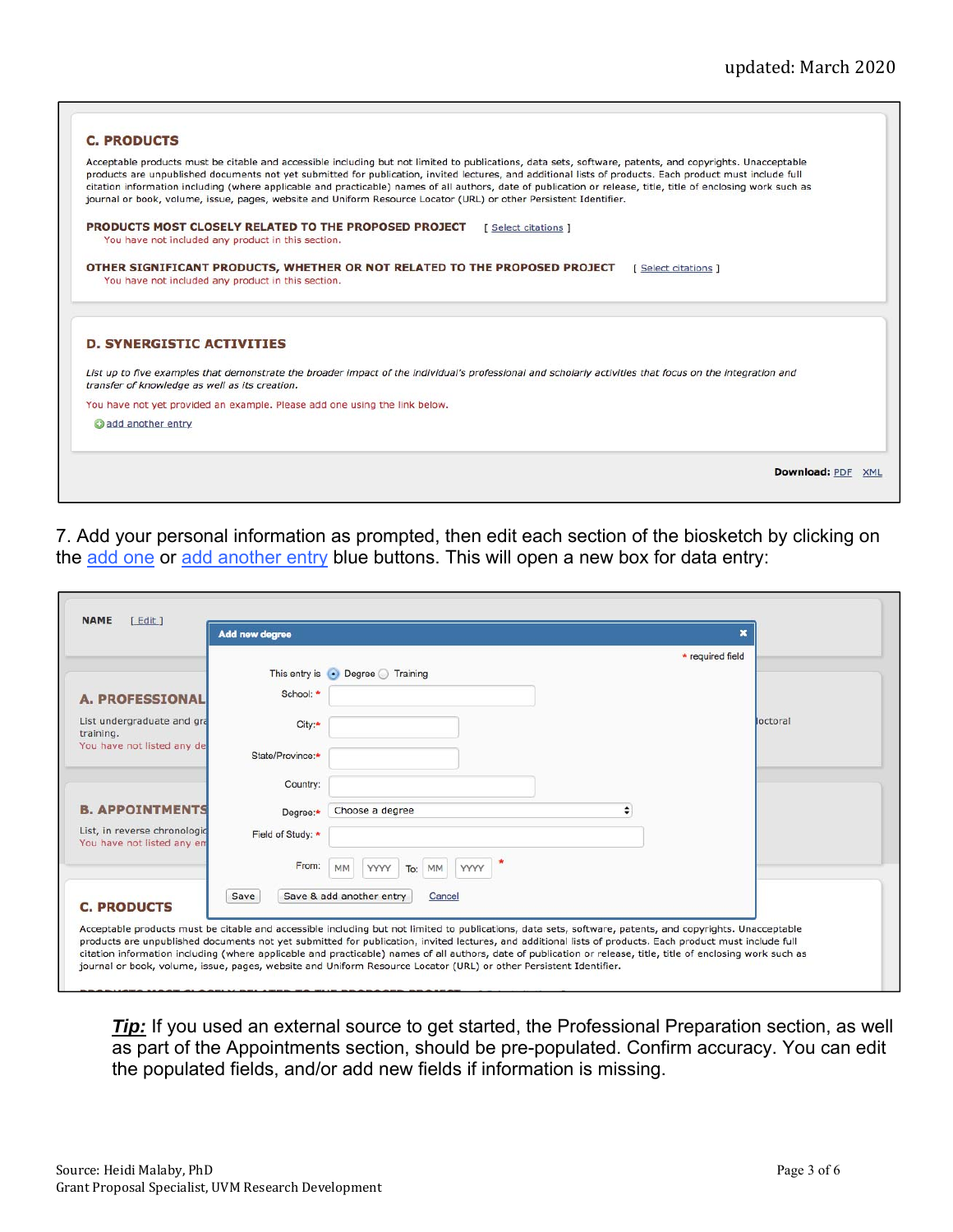8. Add citations to the Products section by clicking [Select citations]. Citations from your "My Bibliography" page, or linked via ORCID can be selected for display on the biosketch by checking the appropriate box. Products can also be entered manually by clicking on Go to My Bibliography.

|                      | <b>C. PRODUCTS</b>                                                                                                                                                                                                                                                                                                                                                                                                                                                                                                                                                                                                                                                                                                                                                                               |
|----------------------|--------------------------------------------------------------------------------------------------------------------------------------------------------------------------------------------------------------------------------------------------------------------------------------------------------------------------------------------------------------------------------------------------------------------------------------------------------------------------------------------------------------------------------------------------------------------------------------------------------------------------------------------------------------------------------------------------------------------------------------------------------------------------------------------------|
|                      | Acceptable products must be citable and accessible including but not limited to publications, data sets, software, patents, and copyrights. Unacceptable<br>products are unpublished documents not yet submitted for publication, invited lectures, and additional lists of products. Each product must include full<br>citation information including (where applicable and practicable) names of all authors, date of publication or release, title, title of enclosing work such as<br>journal or book, volume, issue, pages, website and Uniform Resource Locator (URL) or other Persistent Identifier.<br>PRODUCTS MOST CLOSELY RELATED TO THE PROPOSED PROJECT<br>[ Save citations ]                                                                                                       |
|                      | Click here to connect to your ORCID account<br>My Bibliography                                                                                                                                                                                                                                                                                                                                                                                                                                                                                                                                                                                                                                                                                                                                   |
|                      | unchecked entries are hidden from display<br>Sort by: Publication date $\div$<br>Add citations Go to My Bibliography<br>Select: None<br>3 item(s) selected                                                                                                                                                                                                                                                                                                                                                                                                                                                                                                                                                                                                                                       |
|                      | Malaby HLH, Dumas ME, Ohi R, Stumpff J. Kinesin-binding protein ensures accurate chromosome segregation by buffering KIF18A and KIF15. J Cell Biol. 2019 Apr<br>1;218(4):1218-1234. PubMed PMID: 30709852; PubMed Central PMCID: PMC6446846.<br>Tracy KM, Tye CE, Ghule PN, Malaby HLH, Stumpff J, Stein JL, Stein GS, Lian JB. Mitotically-Associated IncRNA (MANCR) Affects Genomic Stability and Cell Division in<br>Aggressive Breast Cancer. Mol Cancer Res. 2018 Apr;16(4):587-598. PubMed PMID: 29378907; NIHMSID: NIHMS935048; PubMed Central PMCID: PMC5882506.<br>Malaby HL, Kobertz WR. The middle X residue influences cotranslational N-glycosylation consensus site skipping. Biochemistry. 2014 Aug 5;53(30):4884-93. PubMed PMID:<br>25029371; PubMed Central PMCID: PMC4372077. |
| $\blacktriangledown$ | Malaby HL, Lessard DV, Berger CL, Stumpff J. KIF18A's neck linker permits navigation of microtubule-bound obstacles within the mitotic spindle. Life Sci Alliance. 2019<br>Feb:2(1)PubMed PMID: 30655363; PubMed Central PMCID: PMC6337737.                                                                                                                                                                                                                                                                                                                                                                                                                                                                                                                                                      |
|                      | Malaby HL, Stumpff J. Microtubule recognition: a curvy attraction. Curr Biol. 2014 Oct 20;24(20):R998-1000. PubMed PMID: 25442855.                                                                                                                                                                                                                                                                                                                                                                                                                                                                                                                                                                                                                                                               |
|                      | Malaby HL, Kobertz WR. Molecular determinants of co- and post-translational N-glycosylation of type I transmembrane peptides. Biochem J. 2013 Aug 1:453(3):427-34.<br>PubMed PMID: 23718681; NIHMSID: NIHMS533295; PubMed Central PMCID: PMC3856582.                                                                                                                                                                                                                                                                                                                                                                                                                                                                                                                                             |
| ◛                    | Fonseca CL, Malaby HLH, Sepaniac LA, Martin W, Byers C, Czechanski A, Messinger D, Tang M, Ohi R, Reinholdt LG, Stumpff J. Mitotic chromosome alignment ensures<br>mitotic fidelity by promoting interchromosomal compaction during anaphase. J Cell Biol. 2019 Apr 1;218(4):1148-1163. PubMed PMID: 30733233; PubMed Central PMCID:<br>PMC6446859.                                                                                                                                                                                                                                                                                                                                                                                                                                              |

9. Manually enter your Synergistic Activities by clicking on Add another entry.

| <b>C. PRODUCTS</b>                                                                                 | <b>Add/Edit synergistic activity</b><br>× |                   |
|----------------------------------------------------------------------------------------------------|-------------------------------------------|-------------------|
| Acceptable products must be citable and access                                                     |                                           | nacceptable       |
| products are unpublished documents not yet su                                                      |                                           | include full      |
| citation information including (where applicable<br>journal or book, volume, issue, pages, website |                                           | work such as      |
|                                                                                                    |                                           |                   |
| <b>PRODUCTS MOST CLOSELY RELATED TO</b>                                                            |                                           |                   |
| You have not included any product in this s                                                        |                                           |                   |
| OTHER SIGNIFICANT PRODUCTS, WHE                                                                    |                                           |                   |
| You have not included any product in this s                                                        |                                           |                   |
| <b>D. SYNERGISTIC ACTIVITIES</b>                                                                   |                                           |                   |
|                                                                                                    |                                           |                   |
| List up to five examples that demonstrate the L                                                    |                                           | ation and         |
| transfer of knowledge as well as its creation.                                                     |                                           |                   |
| You have not yet provided an example. Please                                                       |                                           |                   |
| add another entry                                                                                  |                                           |                   |
|                                                                                                    | Cancel<br>Save                            |                   |
|                                                                                                    |                                           |                   |
|                                                                                                    |                                           | Download: PDF XML |
|                                                                                                    |                                           |                   |

B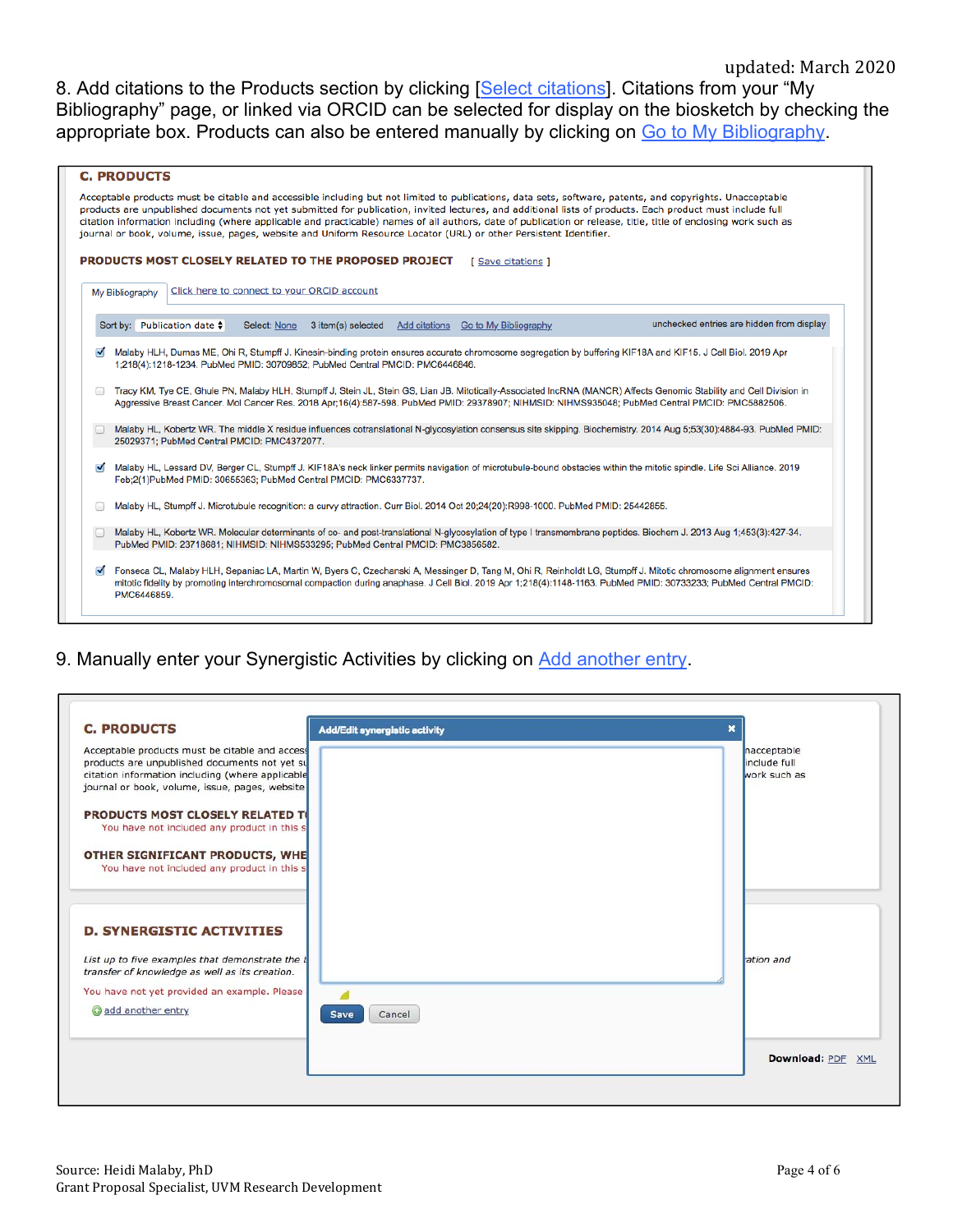10. Once you have entered your Synergistic Activities, you can hover over them to rearrange (Move up/down), delete, or edit the entries.

| <b>D. SYNERGISTIC ACTIVITIES</b>                                                                                                                                                                           |  |                                |
|------------------------------------------------------------------------------------------------------------------------------------------------------------------------------------------------------------|--|--------------------------------|
| List up to five examples that demonstrate the broader impact of the individual's professional and scholarly activities that focus on the integration and<br>transfer of knowledge as well as its creation. |  |                                |
| 1. Outreach to Pre-K-6 children at ECHO                                                                                                                                                                    |  |                                |
| 2. Invited speaker (2012, 2014): Vermont Code Camp                                                                                                                                                         |  | Move up / down   delete   edit |
| 3. Presenter (2012-2017): Burlington High School Science in Society Program                                                                                                                                |  |                                |
| add another entry                                                                                                                                                                                          |  |                                |

*Tip:* Everything you've entered as you go through the sections should automatically save. So if for some reason the page freezes, you shouldn't lose any entered text.

11. Once you've completed your biosketch, scroll to the top or bottom to download your biosketch as a PDF or XML document. And you're done! The biosketch is automatically saved in your My NCBI account.

*Tip:* Once you have created a biosketch in SciENcv you can use it as a template to create compliant biosketches for several funding agencies (NSF, NIH, IES), or to create different versions of your biosketch tailored to different research projects or for different collaborations.

In addition, adding a delegate could make it easy for others to quickly update a biosketch on your behalf!

12. You can add a delegate to your SciENcv biosketch for ongoing management. The option to add a Delegate is available under your **Accounts Setting** page. Access your account setting by clicking on your username next to the My NCBI tab in the top right corner of the page.

*Tip:* Consider adding your Departmental Research Administrator or Assistant as a Delegate.

On your accounts setting page, scroll down to below "Linked accounts" to the "Delegate" section. Click **Add a Delegate** (the red arrow below points to the button). Then enter their email address and hit **OK**.

| <b>Linked accounts</b> | You can sign in via these 3rd-parties. Contact the 3rd party for sign-in related issues. |
|------------------------|------------------------------------------------------------------------------------------|
|                        | <b>None</b><br>Change                                                                    |
| <b>Delegates</b>       |                                                                                          |
| Add a Delegate         | You can add delegates to help you manage your bibliography and/or SciENcv profiles.      |